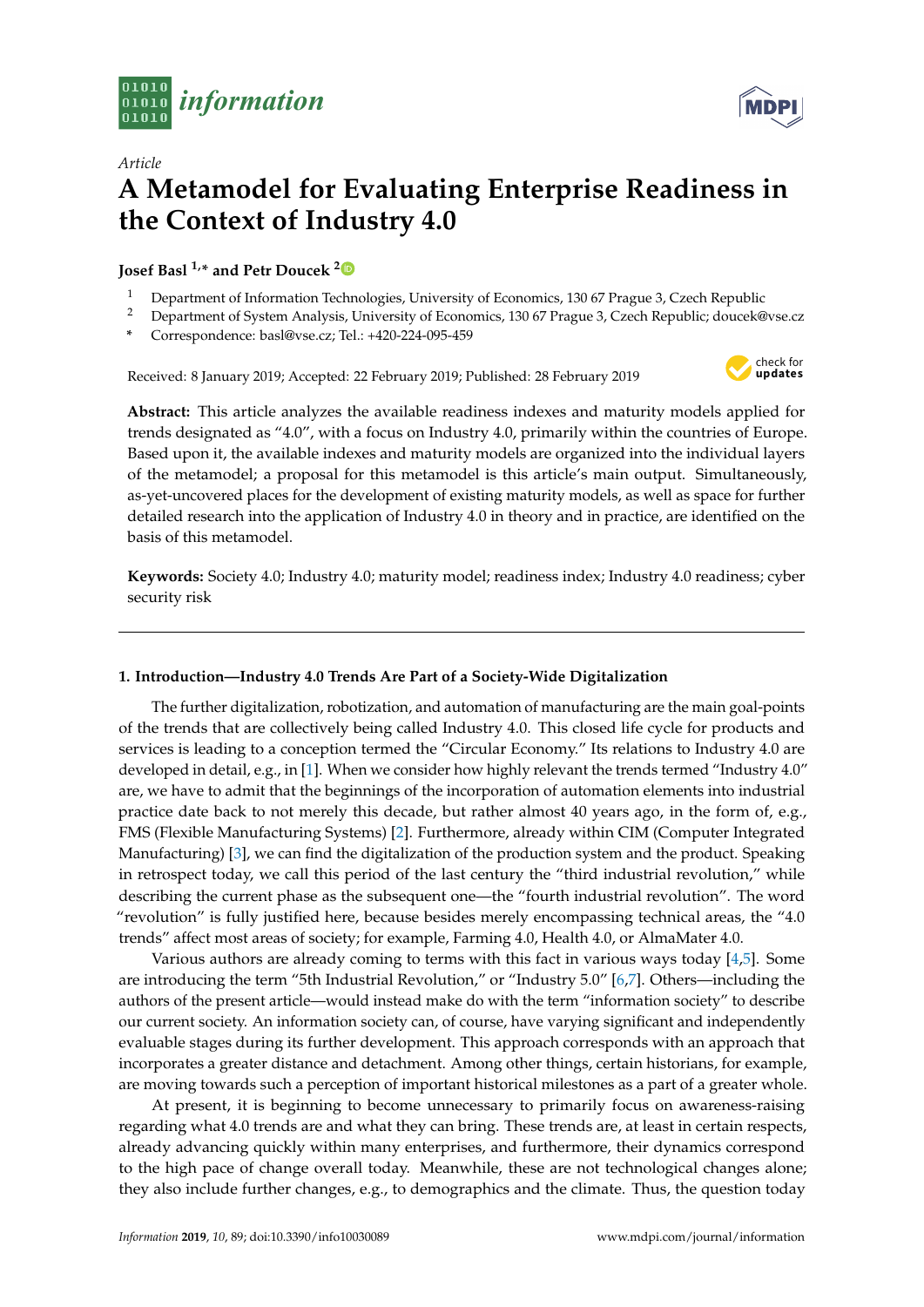is not "whether," but "when," i.e., how fast 4.0 trends will penetrate into the day-to-day lives of enterprises—and beyond them into society overall.

Various readiness indexes and maturity models can help companies to make easier, and also faster, decisions concerning the question of in which areas they should build up Industry 4.0, and at what tempo. Both of these, meanwhile, indicate not only a company's own position, but also the positions of its competition. At present, attention is shifting towards tasks connected with the execution of needed changes and towards specifying the expectations other than merely profit that are connected with their deployment. For example, achieving the highest possible flexibility and increasing the availability of products and services, along with further decreasing costs, lowering resource consumption, and decreasing the environmental impact, etc.

The goal of the present article is to analyze and summarize readiness indexes and maturity models, compare their basic characteristics, and incorporate them into a metamodel that we propose. This metamodel organizes selected maturity models and readiness indexes relative to each other, while simultaneously identifying areas where there is potential for further research. Last but not least, the proposed metamodel is an important guideline for the development of subsequent detailed analyses of areas such as security—which will play a very important role in enterprises' readiness levels.

#### **2. Methodology and Data Collection**

The fundamental methodology used in this article is that of studying subject literature and comparing the facts thus found, both among each other and with our mental models in the area of Industry 4.0. The basic set of data that was used for comparing Industry 4.0 models comprised publications. From among monographs, meanwhile, it comprised the outputs of prestigious publishers, located primarily in Germany, the USA, and other countries where the concept that corresponds to the ideas of Industry 4.0 is under constant development.

The outputs obtained from working to answer our questions while studying the topic literature can be divided into two main categories. The first of these is the *methodological* category: how to look at models of Industry 4.0, and through which criteria to classify and evaluate views of them. Here, the output is a dimensional view, i.e., dividing up views of Industry 4.0 model evaluations by individual dimensions. These dimensions are listed in Section [4.](#page-4-0) The rating scales within the dimensions closely tie into these dimensions.

Most important among the other outputs, meanwhile, is the table in Section [4.2,](#page-6-0) which contains a classification of Industry 4.0 maturity models and also identifies opportunities for the further expansion of research.

When composing them, we had to take into account the fact that the available readiness assessments and models of maturity for Industry 4.0, and more generally for digitalization, reflect the trends in recent years, and thus a set of roughly two dozen different maturity models serves for the purposes of this article. Meanwhile, the readiness assessments are based upon one of two approaches. The first of these is the collecting of a large quantity of data from the given set of evaluated entities (e.g., for readiness indexes, this is NRI (Networked Readiness Index), GII (Global Innovation Index), or GCI (Global Competitiveness Index)). The evaluated indicators are then scored and, based on their overall results, rankings of the evaluated entities or entire countries are constructed. The second of them is the use of an evaluation method that only assesses the situation for a single entity (enterprise), based on a pre-formulated maturity-model scale, and provides a value—a rating—for the given enterprise (very often on a scale from 1 to 5, expressed, for example, in words ranging from beginner to expert, or in some cases master, etc.)

We have integrated the following things within our work on creating the proposed metamodel: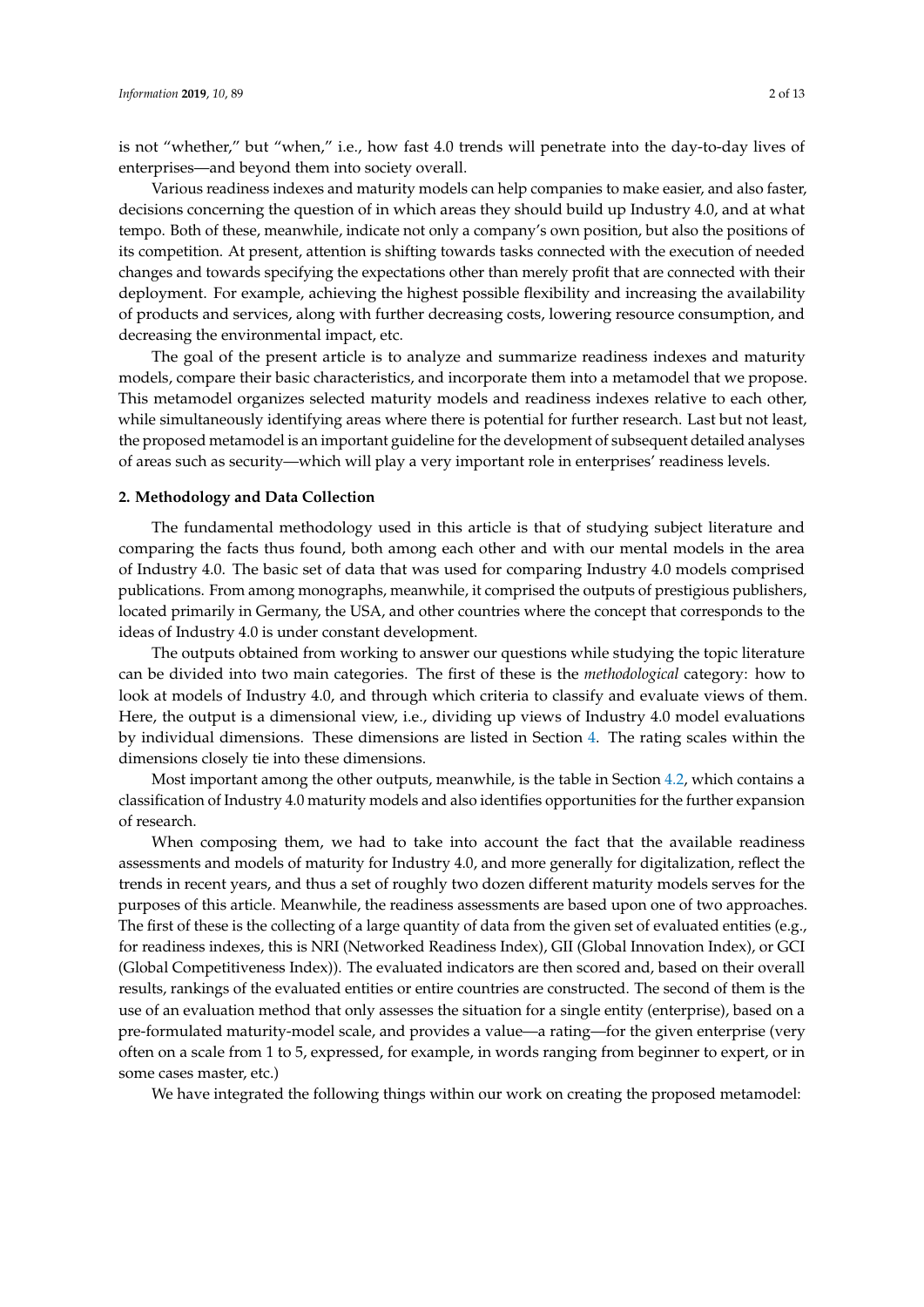- A view of the present with future development termed "5.0". The inclusion of the 0th level in the metamodel corresponds with this;
- A view of the "macro," i.e., state, level, as well as of the "micro," i.e., enterprise level. Levels 1 and 2 correspond to this, or more precisely, these two along with levels 3 and 4 (for the "macro" level) and 4 through 6 (for the "micro" level) as well.

This model has also produced the prerequisites for a basic framework into which more detailed readiness models from level 6 onwards can be placed. An elaboration for the enterprise/technologies area and one for the enterprise/IT area-dimension are two examples of such models. Meanwhile, examples of sub-dimensions of the enterprise/IT area may include, e.g., applications in the ERP systems category that correspond to the seventh level of the metamodel for this meaning-dimension, for an enterprise with appropriate attributes.

It follows from the contents of the available, analyzed sources that they all have one assumption in common: that all of the current digitalization trends share classifiability as "Industry 4.0". However, this unfortunately need not necessarily be the case, and the approaches actually do not share this trait. It would also be appropriate to also take the fact that not even Industry 4.0 is the final stage of development—neither for enterprises nor for technologies—into account in any view of current evaluation approaches.

#### **3. Theoretical Background—An Overview of the Readiness Indexes and Maturity Models for Evaluating Enterprises' Readiness for Industry 4.0**

A study of the literature was our fundamental starting point for composing an overview of the available evaluation frameworks. An analysis of these is provided in the chapters below.

#### *3.1. Enterprises' Industry 4.0 Readiness Based on Readiness Indexes*

An enterprise always exists within a particular environment, which in many cases preconditions, and in many other cases even predetermines, its digitalization and its general ability to innovate. Thus, we can look at the evaluation of enterprises not only from the "micro" standpoint, i.e., that of the given enterprise, but also—necessarily in fact—from the standpoint of its broader context and its links to it. Among other things, one of the individual dimensions of the German RAMI 4.0 reference model for Industry 4.0, mentioned frequently by many authors, also contains this link within itself [\[8](#page-10-7)[,9\]](#page-10-8). Within this "macro" view, we are viewing the whole of society, or individual nations. Multiple significant readiness indexes have long existed in this respect (Table [1\)](#page-3-0), such as:

- NRI (Networked Readiness Index) [\[10\]](#page-10-9);
- GII (Global Innovation Index) [\[11\]](#page-10-10);
- GCI (Global Competitiveness Index) [\[12\]](#page-10-11).

And further

OECD scoreboard [\[13\]](#page-10-12).

For direct evaluations of Industry 4.0, meanwhile, this concerns:

• The Industry 4.0 Readiness Index from Roland Berger [\[14\]](#page-11-0).

These "macro" readiness evaluations more generally point towards overall prerequisites for digitalization in a given country, including its readiness for innovation, which are equally important for the development of Industry 4.0. One factor shared in common by these "macro" evaluations is a large number of countries analyzed, as well as a large scope (quantity) for the evaluated criteria. In many cases, the fact that these indexes form long-term time series (starting in 2002, for example, in the case of NRI)—rather than only having appeared in connection with Industry 4.0—is another factor.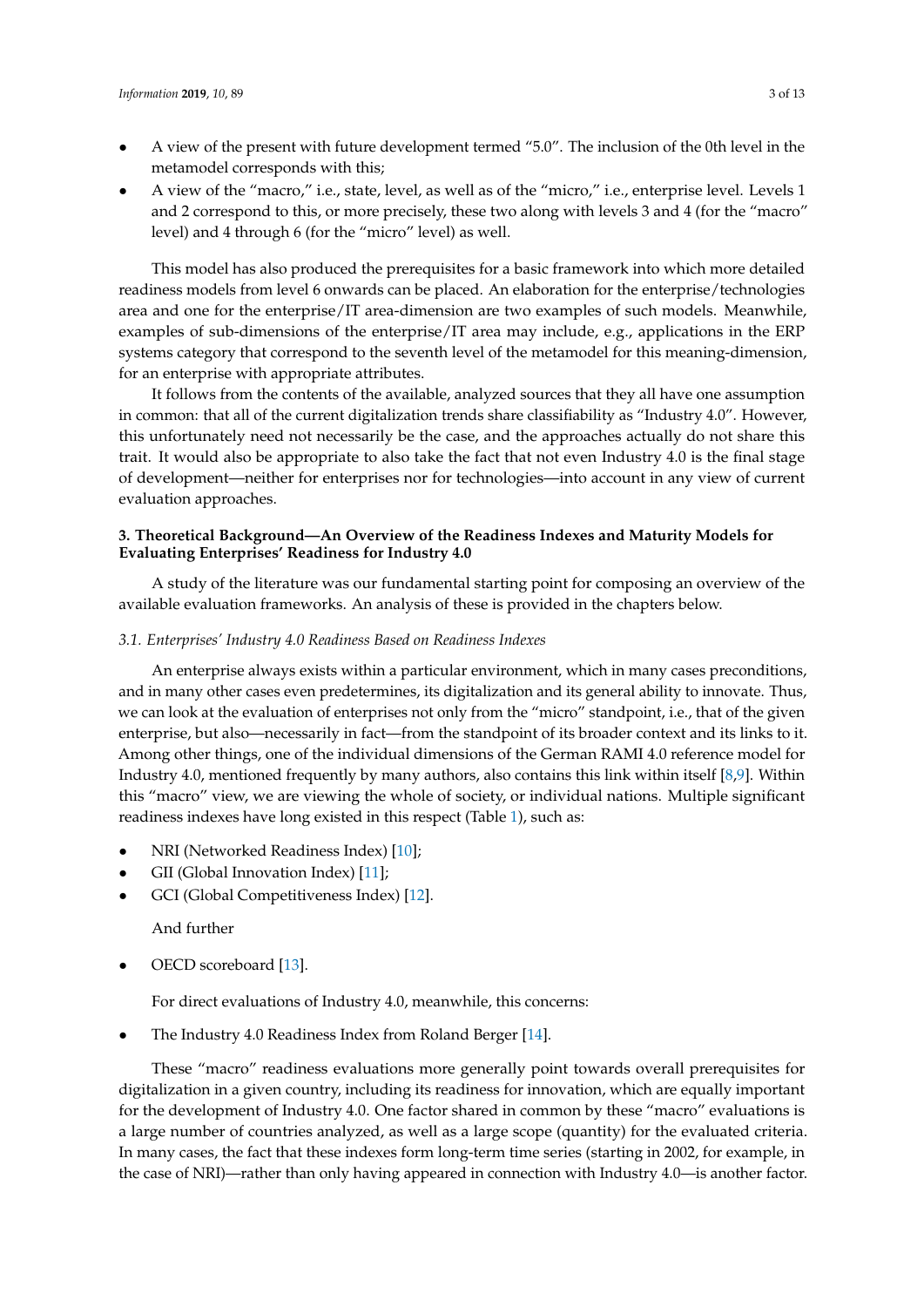Another interesting fact from the methodological standpoint is that they typically produce a single value achieved by a given country within the given readiness-evaluation index, and thereby provide that country with feedback on its placement relative to other countries. This is not, therefore, an absolute rating, but rather a relative placement within an evaluated set of economies, with the possibility of comparing its trends over time.

The term "Society 4.0" likewise provides an overview of a nation and its economy alongside the above-mentioned indexes within "4.0 development." That is, within "Society 4.0," alongside "Industry 4.0," one can find further "4.0" areas as well, such as the above-mentioned "Farming 4.0," focused on agricultural food production, and, e.g., public services such as "Health 4.0" and "Alma Mater 4.0." Last but not least, there is e-Government (or "Government 4.0"), as well as concepts that are overall marked with the keyword "smart." Trends such as smart cities, smart homes, the smart grid, etc., can serve as examples here, with smart factories, meanwhile, being an example from industry. Within this article, the following description goes on to focus on the area of Industry 4.0 alone.

<span id="page-3-0"></span>

| Index<br><b>Index Name</b><br>Abbreviation |                                                | Evaluating<br>Authority                    | Number of Individual<br><b>Indicators</b>                                                                              | <b>Number of Countries</b><br>Evaluated |  |
|--------------------------------------------|------------------------------------------------|--------------------------------------------|------------------------------------------------------------------------------------------------------------------------|-----------------------------------------|--|
| <b>NRI</b>                                 | Networked Readiness<br>Index                   | WEF World<br>Economic Forum                | .51                                                                                                                    | 139                                     |  |
| <b>GII</b>                                 | Global Innovation Index                        | Cornell University,<br><b>INSEAD, WIPO</b> | 81                                                                                                                     | 127                                     |  |
| OECD score-board                           | Science, industry and<br>technology Scoreboard | OECD                                       | 200                                                                                                                    | 31                                      |  |
| <b>RBI</b>                                 | RB Industry 4.0<br>Readiness Index             | Rolland Berger                             | The size of the industry's<br>share in the GDP forms the<br>evaluation's second axis<br>alongside this RB Index itself | 24                                      |  |

| <b>Table 1.</b> The main readiness indexes. |  |
|---------------------------------------------|--|
|---------------------------------------------|--|

#### *3.2. Enterprises' Industry 4.0 Readiness Based on Maturity Models*

For evaluations on the enterprise level, that of individual enterprises, the situation differs from that on the "macro" level. Here, no comparisons of a large number of enterprises are necessarily involved, but rather evaluations, and often self-evaluations, regarding the stage of maturity at which a given enterprise lies. This may be why maturity models dominate at this micro level (in contrast to the macro level, where readiness indexes dominate).

These maturity models are produced at a variety of sites—on academic soil, at n consulting companies, and at various levels of government. Twenty-two models were used for the drafting of this article. Through a review of the literature, the following models were obtained and then analyzed:

- 1. RAMI 4.0 (The Reference Architectural Model Industry 4.0) from BITCON VDI/VDE, ZVEI (Germany) [\[15\]](#page-11-1);
- 2. Industry 4.0 Component Model–derived from RAMI 4.0 and oriented on information technology (Germany) [\[16\]](#page-11-2);
- 3. IMPULS (Industry 4.0 Readiness) from VDMA and RWTH (Germany) [\[17\]](#page-11-3);
- 4. SIMMI 4.0 (System Integration Maturity Model Industry 4.0) from TU Dresden and TU Heilbronn (Germany) [\[18\]](#page-11-4);
- 5. M2DDM (Maturity Model for Data Driven Manufacturing) from University Stuttgart (Germany) [\[19\]](#page-11-5);
- 6. Digitalization Degree of Manufacturing Industry from Friedrich-Alexander University Erlangen (Germany) [\[20\]](#page-11-6);
- 7. Industry 4.0 Maturity Model from the Austrian Fraunhofer and the Austrian Vienna University of Technology (Austria) [\[21\]](#page-11-7);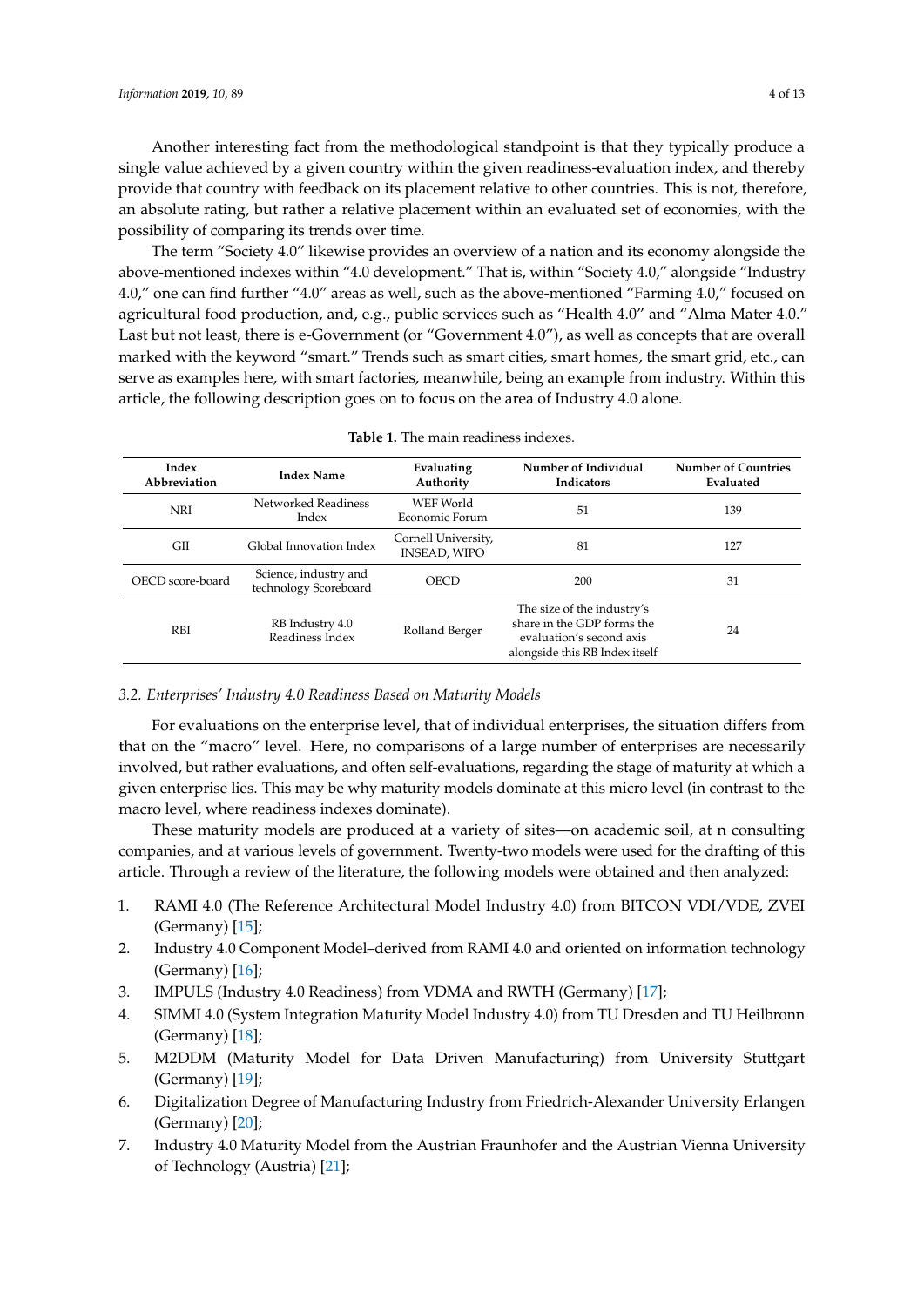- 8. Reifegradmodell Industrie 4.0 developed at the Fachhochschule Oberösterreich in collaboration with Mechatronik-Clusters (Austria) [\[22\]](#page-11-8);
- 9. Roadmap Industry 4.0 from University Caphenberg (Austria) [\[23\]](#page-11-9);
- 10. Digital Maturity Model developed by the Swiss University of St. Gallen, in collaboration with Crosswalk (Switzerland) [\[24\]](#page-11-10);
- 11. DREAMY (The Digital Readiness Assessment Maturity Model) from Confindustria, Assoconsult and the University of Politecnico di Milano (Italy) [\[25\]](#page-11-11);
- <span id="page-4-1"></span>12. Industry 4.0 Readiness Evaluation for Manufacturing Enterprises from Academy of Science Hungary (Hungary) [\[26\]](#page-11-12);
- 13. Industrie 4.0 MM (Assessment model for Industry 4.0) from University Ankara (Turkey) [\[27\]](#page-11-13);
- 14. An Industry 4 readiness assessment tool developed at the University of Warwic (The United Kingdom) [\[28\]](#page-11-14);
- 15. Stage maturity model in SME towards Industry 4.0 [\[29\]](#page-11-15);
- 16. Industry 4.0/ Digital Operation Self-Assessment from Price Waterhouse Coopers [\[30\]](#page-11-16);
- 17. APM Maturity Model (Asset Performance Management Maturity Model from Capgemini) [\[31\]](#page-11-17);
- 18. The Connected Enterprise Maturity Model from Rockwell Automation [\[32\]](#page-12-0);
- 19. Industrie 4.0 Maturity Model from Acatech Studie [\[33\]](#page-12-1);
- 20. Firma4.cz from the Ministry of Industry and Trade of the Czech Republic [\[34\]](#page-12-2);
- 21. Pathfinder 4.0 [\[35\]](#page-12-3);
- 22. The Singapore smart industry readiness index developed by the Singapore Economic Development Board, Singapore [\[36\]](#page-12-4).

From this overview, it is clear that the vast majority of these models were produced in the last two years, and moreover at a very diverse spectrum of workplaces, with examples being available throughout Europe.

# <span id="page-4-0"></span>**4. An Analysis of the Available Models and a Proposal for a Metamodel for Enterprises' Industry 4.0 Readiness**

One thing that is characteristic of the theoretical concepts of Industry 4.0 is the measurement of the achieved level of maturity in various areas of information technologies' penetration into enterprise processes.

# *4.1. The Main Evaluating Dimensions and Scales Found in the Available Models*

When evaluating analyzed models of enterprises' maturity for Industry 4.0, one must take into account the following attributes:

- The scope of the evaluation—this is usually an enterprise-wide scope, but it can also be a focus on a particular area, such as enterprise technologies, or perhaps on only enterprise IT and its information systems;
- Dimensions of the evaluation—usually, these dimensions are related to the evaluation's scope (see above), but they are also related to the depth of the evaluation, i.e., its amount of detail. Where a high-detail evaluation focused exclusively on IT is involved, a large number of component attributes can then be taken into account;
- Evaluation scale—this sets the scope, degrees, and approach to enterprise maturity in the given dimension, or to its evaluation of the enterprise overall.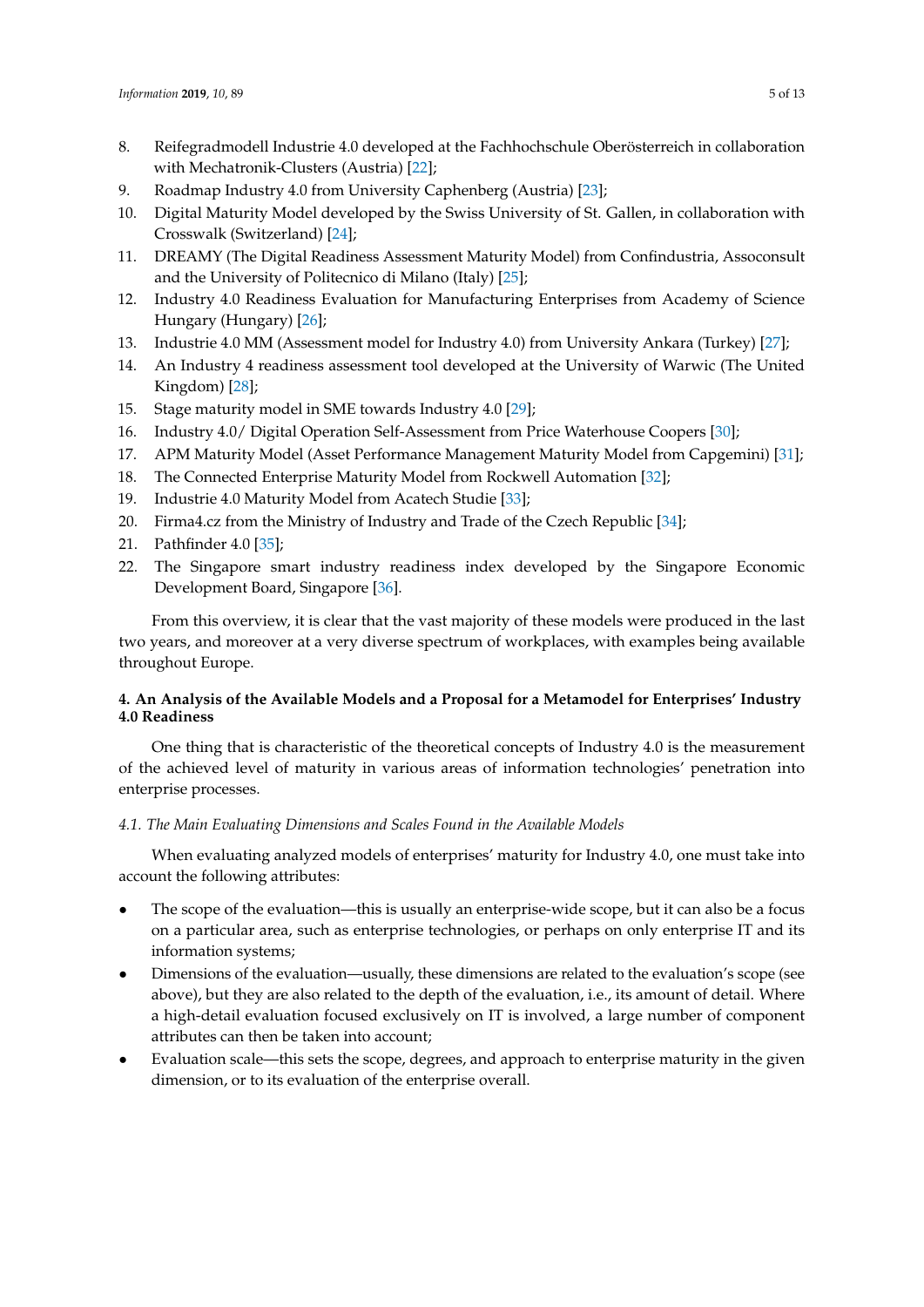The main findings that we have acquired from the available maturity models show us that these models are very comprehensive, and yet generally do not contain a detailed view, focusing instead on enterprise-wide dimensions at the level of an enterprise's top management, such as:

- Strategy;
- Leadership;
- Corporate culture;
- Human resources;
- Technology.

Most models contain a "Technology" dimension, but its conception differs among them. Alongside information technology, it also tends to contain technology for manufacturing, assembly, and logistics. On the other hand, information technology in an enterprise is sometimes spread out into other dimensions, such as:

- Product digitalization;
- Process digitalization;
- Digital management.

In this context, it is surprising that, although the models we have analyzed do mention the attributes of cross-sectional sub-dimensions, such as quality or the above-mentioned security dimension, they only rarely elaborate them deeper. This means, to put it otherwise, that these attributes can be a part of such dimensions of meaning as production, logistics, etc., but it is not typical to perceive them as independent dimensions of meaning. If we were to think of this fact as a matrix, then indeed dimensions of meaning would form one of its sides, while cross-sectional dimensions would form the other.

The scales that are used for evaluation are largely based on the principle of evaluating levels that are known from the traditional conception of maturity models, but digitalization scales and evaluations of an enterprise as a whole are used by some of them as well.

From the standpoint of evaluating the specialization of Industry 4.0 maturity models, the models we have evaluated are scattered along a wide spectrum on the range: from a model being focused on an entire enterprise all the way to it being focused specifically on that enterprise's digitalization—concentrating on its information technologies. We could thus identify within maturity models an analytical tool for evaluating an enterprise's current state of Industry 4.0 readiness and maturity, but some models also contained a guide to upcoming steps, within a certain "roadmap" for transition to this enterprise conception.

Overall, our analysis on the macro and then on the micro level, i.e., on the level of readiness indexes and further of maturity models, has shown that:

- in the area of evaluation, no sector-wide solutions have been fully elaborated to date (e.g. for automotive, food, or chemistry), and there are no solutions for various types of enterprises or that take into account the specifics of small and medium enterprises (SME);
- attributes of the IT dimension that are key for digitalization are not elaborated in the individual models;
- cross-sectional dimensions such as, e.g., the issue of security, which can also represent new risks in the implementation of Industry 4.0, are not elaborated in the models;
- many dimensions are not disjunct, but instead internally mutually repeat a view of a higher enterprise level, in the spirit of a fractal approach [\[37\]](#page-12-5);
- it would be appropriate to fill in orders and degrees within the evaluation scales, e.g., based on the work of professor Valenta, who works with null and even negative dimensions [\[38\]](#page-12-6);
- last but not least, certain states in principle cannot be maturity states, but only binary states. Legislative recommendations concerning GDPR rules and the upholding of norms for Industry 4.0 are examples here.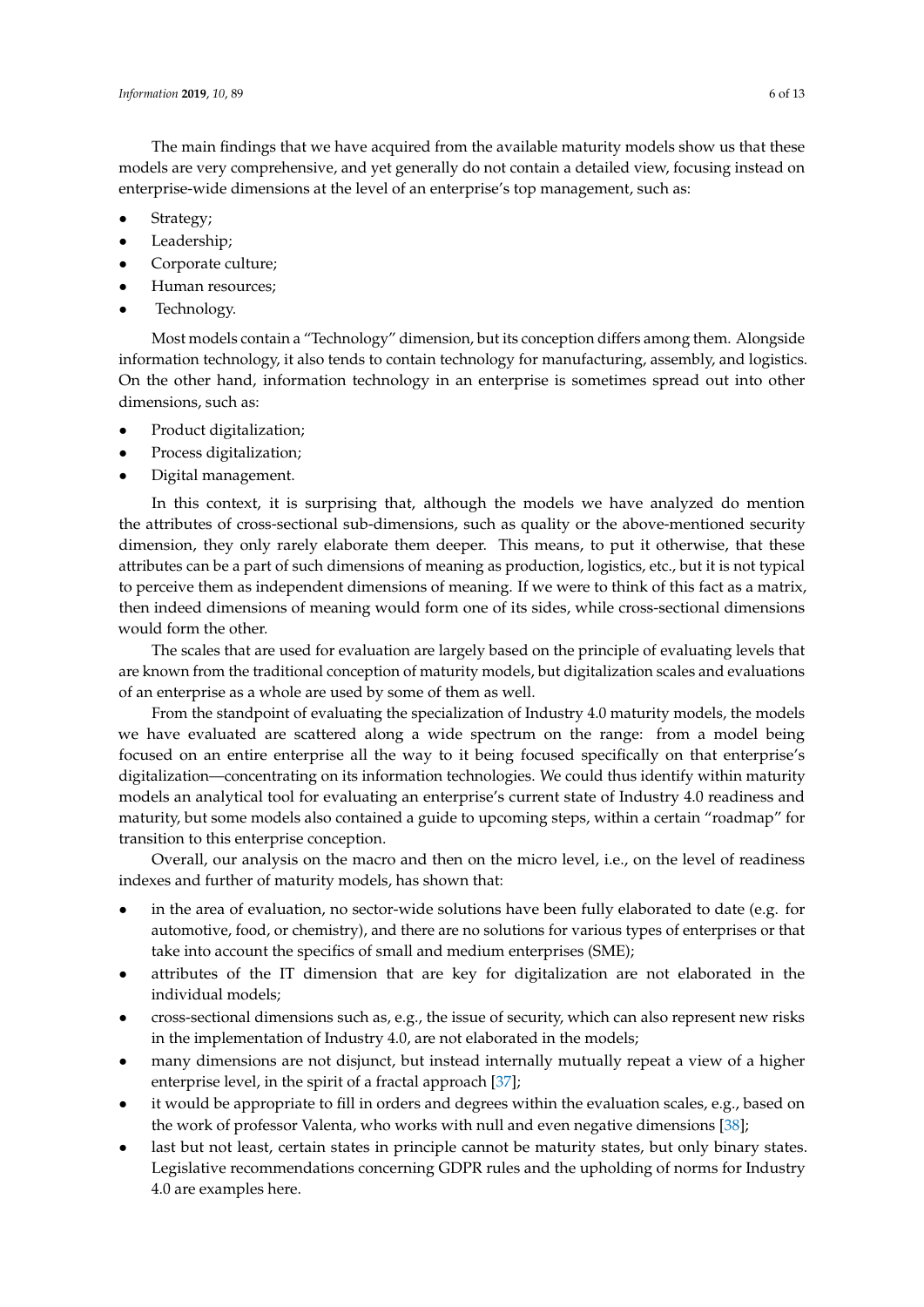Our analysis also highlighted the fact that the question of whether it is better to approach and view Industry 4.0 via a readiness index or instead via a maturity model is the wrong question. This is because these two approaches are not in conflict, but rather, each one provides important information, while drawing upon different data and conducting different processing of that data.

# <span id="page-6-0"></span>*4.2. Proposal for a Metamodel for Evaluating Enterprise Readiness Within Industry 4.0*

We have worked the results we obtained from our analysis into a proposal for a metamodel of the evaluation of enterprise readiness in the context of Industry 4.0. The readiness indexes and models of maturity for Industry 4.0 that were mentioned in this article and that are the subject of the analysis can be organized together into a single shared metamodel that pictures them, including their individual levels and attributes.

The levels are depicted in individual columns and represent the model's top row. The attributes, meanwhile, are in the corresponding row of the given level, in the corresponding column.

The model has seven levels overall, with each level gradually providing more details than the previous one:

Level 1—initial level a current view of society (Society 4.0);

Level 2—an area of society (Industry 4.0 is one of them, Farming 4.0, Health 4.0 et al. are the other);

Level 3—a sector within an individual area of society (for Industry 4.0, these can be, e.g., enterprises within the automotive, chemistry, electronics, or food industries; special attention should be paid to small and medium enterprises);

Level 4—an enterprise as a whole;

Level 5—an area within an enterprise, which based on the analysis of models, could mostly be:

- a. technologies,
- b. human resources,
- c. strategies,
- d. processes,
- e. data,
- f. security, etc.;

Level 6—dimensions within the enterprise area. For the above-mentioned area of technology:

- a. information technologies,
- b. manufacturing technologies (additive manufacturing, 3D prints, predictive maintenance, and robotization of assembly and welding),
- c. handling and warehousing technologies (automated vehicles, drones, and handling robots);

Level 7—a sub-dimension within an individual dimension of an area of an enterprise, e.g., a detailed elaboration of information technologies can provide maturity-model views for:

- a. Sub-dimensions of meaning: e.g., application software to support planning (such as ERP, MES, or APS), decision-making support (BI, CI, AI), and support for sharing information, product, and production-system digitalization (CAD, PLM);
- b. Cross-sectional sub-dimensions: e.g. security, quality, connectivity, and integrability.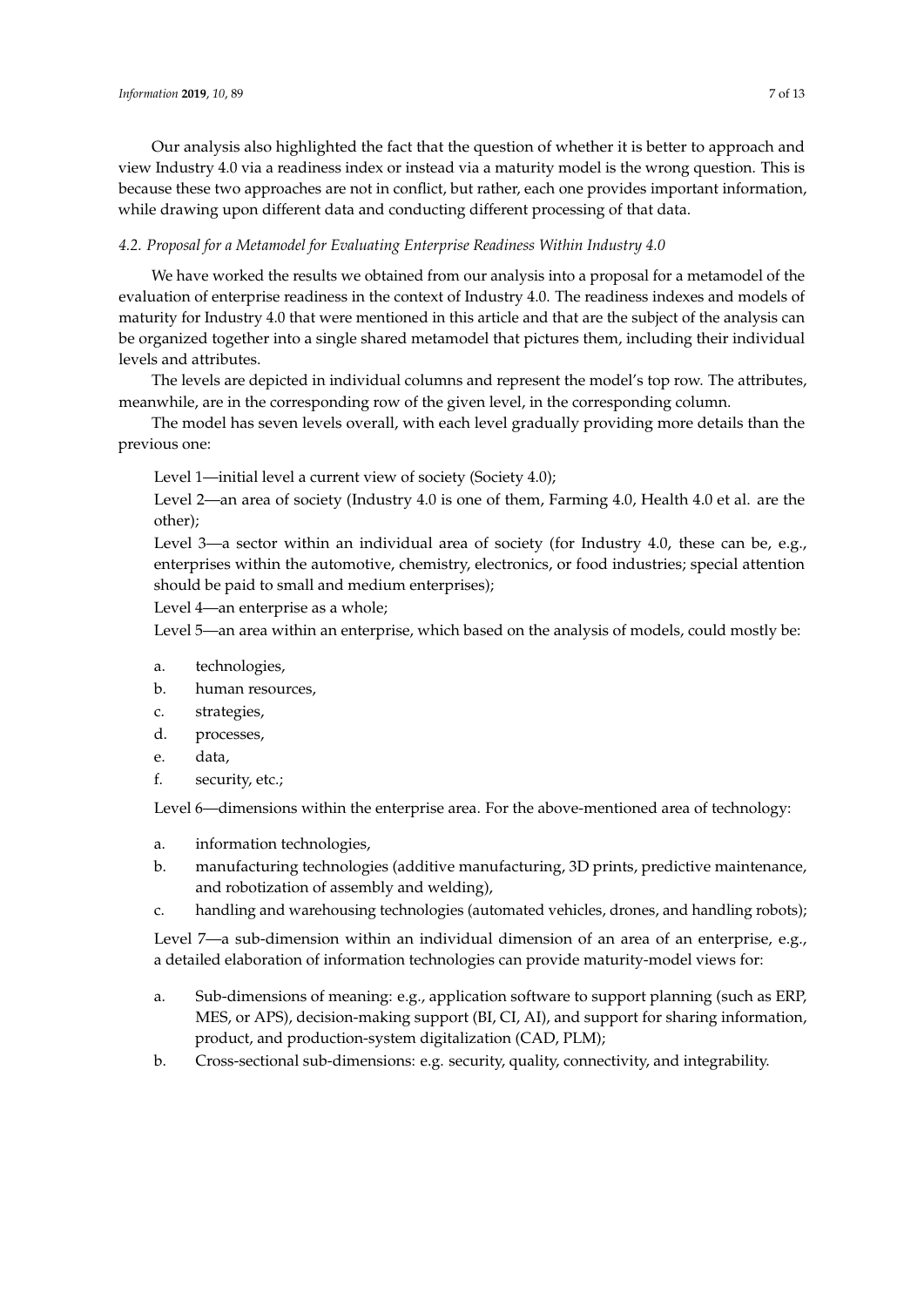There could be separate maturity models under this level 7 for sub-dimensions, like:

- 1. meaning-oriented sub-dimensions:
	-
	- $\circ$  ERP applications,<br> $\circ$  production plann
	- $\circ$  production planning,<br> $\circ$  workplace ergonomic workplace ergonomics;
- 2. and cross-sectional sub-dimensions:
	- $\circ$  security,<br> $\circ$  mainten
	- $\circ$  maintenance,<br> $\circ$  connectivity,
	- $\circ$  connectivity,<br> $\circ$  data and pro
	- data and processes.

Table [2](#page-8-0) gives a clear, overall view of the individual mutually connected levels of our metamodel of enterprises' readiness for Industry 4.0. Additionally, it has a "horizontal" line indicating the gradual increasing of detail for the view of an enterprise's readiness. Its "core," meanwhile, lies in individual maturity models. However, as the above-mentioned analysis has shown, these do not yet cover in detail the areas of IT, enterprise architecture, security, and new risks.

Thus, new requirements for all forms of integration (horizontal integration, vertical integration, and process and data integration) likewise lack a detailed description. Last but not least, potential new demands placed upon management methods, such as those that arose, for example, at the beginning of the deployment of extensive ERP systems in the early 1990s, when these deployments called forth a wave of process management connected with process mapping and, above all, re-engineering, have not been mapped out to date.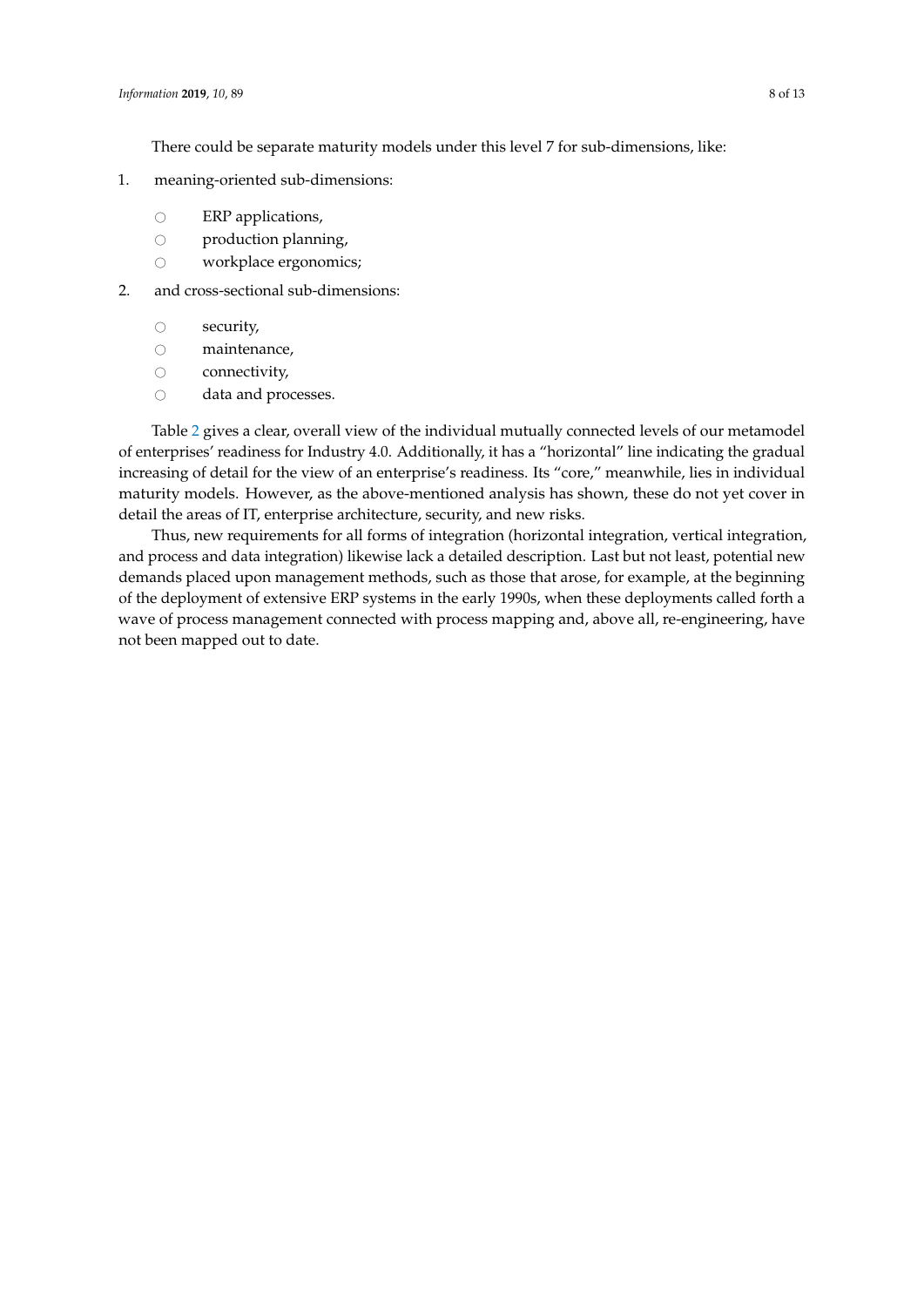| Number of<br><b>Metamodel Level</b>                                                        |                                                                       | $\overline{2}$                                                                                                         | 3                                                                                                                           |                                                                                       | 5                                                                                                                      | 6                                                                                                                                              |                                            |
|--------------------------------------------------------------------------------------------|-----------------------------------------------------------------------|------------------------------------------------------------------------------------------------------------------------|-----------------------------------------------------------------------------------------------------------------------------|---------------------------------------------------------------------------------------|------------------------------------------------------------------------------------------------------------------------|------------------------------------------------------------------------------------------------------------------------------------------------|--------------------------------------------|
| Name of<br><b>Metamodel Level</b>                                                          | Society                                                               | Area of society                                                                                                        | Branch of area of<br>society                                                                                                | Enterprise                                                                            | Area of enterprise                                                                                                     | Dimension of enterprise<br>area                                                                                                                | Subdimension of<br>enterprise area         |
| Main trends                                                                                | Society 4.0                                                           | Industry 4.0;<br>Farming 4.0;<br>Health 4.0;<br>Alma Mater 4.0;<br>and other                                           | Automotive;<br>Electronic;<br>Food industry;<br>etc.                                                                        | Industry 4.0                                                                          | Technology;<br>Strategies;<br>Corporate culture;<br>Human resources                                                    | IT (Information<br>technology);<br>Manufacturing<br>technologies (3D);<br>Assembly and handling<br>technologies (robots)                       | ERP (Enterprise<br>information<br>systems) |
| Main readiness<br>indexes and<br>maturity models<br>within the given<br>level of the model | NRI index;<br>GCI index;<br>Roland Industry<br>4.0 Readiness<br>index | Maturity models<br>for areas such as<br>Industry 4.0 or<br>Farming 4.0 etc.                                            | $NA*$                                                                                                                       | RAMI 4.0;<br>SIMMI 4.0;<br>IMPULS;<br>DDMI;<br>M2DDM;<br>and other<br>analyzed models | Degrees from<br>Basic<br>Digitalization to<br>Optimized Full<br>Digitalization or<br>from Outsider to<br>Top Performer | $NA**$                                                                                                                                         | $NA$ ***                                   |
| <b>Note</b>                                                                                |                                                                       | Other trends are<br>connected with the<br>term "smart":<br>smart city, smart<br>grid, smart home,<br>and smart parking | No suitable models<br>focused solely on a<br>particular sector or<br>branch of enterprises<br>have been published<br>so far | >20 Maturity<br>evaluation<br>models-see<br>Section 4                                 |                                                                                                                        | IT technology can also be<br>divided up into:<br>horizontal integration;<br>vertical integration;<br>digital twins;<br>artificial intelligence |                                            |

| <b>Table 2.</b> A metamodel of an enterprise's readiness for Industry 4.0 within Society 4.0. |  |  |  |
|-----------------------------------------------------------------------------------------------|--|--|--|
|-----------------------------------------------------------------------------------------------|--|--|--|

<span id="page-8-0"></span>\*: Room for further research of readiness for selected branch; \*\*: Room for further research of technology readiness; \*\*\*: Room for detailed research of ERP readiness model, e.g.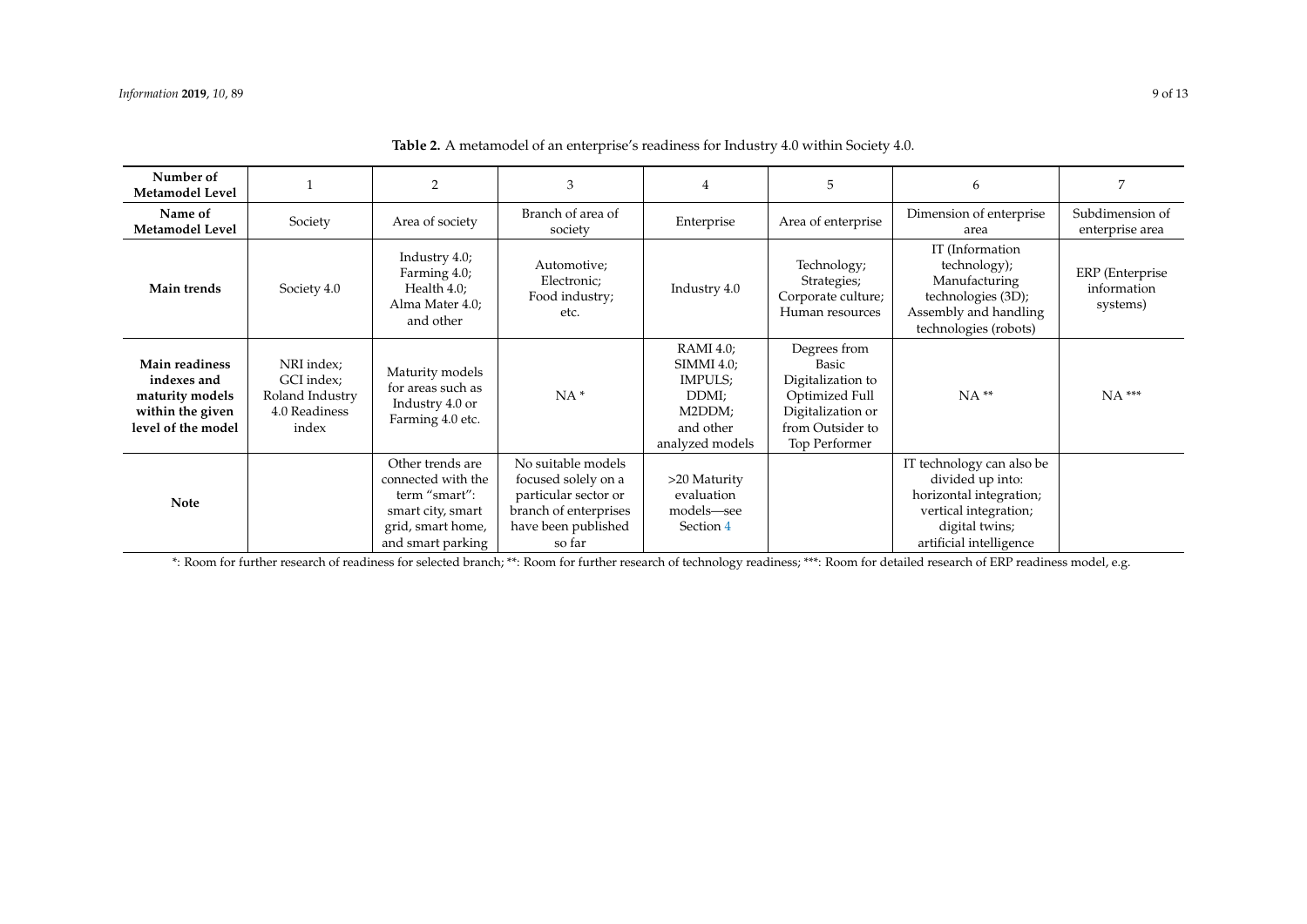# *4.3. The Growing Importance of Security-Type Cross-Sectional Dimensions*

The analyzed models also still pay too little attention to cross-sectional topics. For the future, the most important attributes of the enterprise dimension will include, for example, the issue of security risks connected with the use of information and communication technologies.

In his book dedicated to Industry 4.0, Marik states [\[39\]](#page-12-7), "*The safety and reliability of Industry 4.0 systems must be understood in a comprehensively systematic way—from data and communication security at the lowest level, on through infrastructure reliability and security, on out to global system security at the level of manufacturing plants or chains of them, including the upholding of individuals' information privacy and of intellectual property rights*".

Despite these proclamations, he devotes very little space to security itself. This dimension is among those that are overlooked in the models we have studied. Cyber-security risks represent a new challenge, as well as new risks with which we will have to come to terms with in the future. Among the greatest of these is the danger of the creation of a false virtual reality—a digital image of an enterprise system in which the information flows will not reflect actual material or energy flows. This type of phenomenon can even lead to the collapse of an entire enterprise system, and also to a loss of trust in enterprise information systems and the data stored within them.

The cyber-security risks addressed in the conception of Industry 4.0 security are mainly tied to questions that are very narrowly technological—to the wireless transmission of data among manufacturing and monitoring devices and to the individual sensors used for implementing the Industrial Internet of Things (IIoT), and in some cases, to personal data protection issues. The two main areas, IIoT vs. data, have very different natures. While secure IIoT communication is a topic for new research and the application of new technologies, the area of personal data security tends to be more connected with the areas of process management and modeling. If we are to analyze the areas within IIoT communication in more detail, this finds us running into the following areas of cyber-security risks for communication among individual devices:

- The security of the integrity of transferred and processed data influences the trustworthiness and completeness of the data provided. The provider strives to ensure full data integrity such that the integrity of the data during transfer cannot be disrupted in any way;
- Jamming. There are two different aspects to this phenomenon. One of them is that of the jamming of an individual sensor or device. This fact is often very closely connected with the frequency band for data transfer, which can naturally disrupt the device. What is very important, however, is that these devices are not be easy to jam. The second, significantly more important, defense is against the jamming of the entire communication network. This kind of incident can have fairly large effects on an enterprise as a whole and on its outputs.

Protection of an enterprise information system overall and of its assets within an information security management system (ISMS), meanwhile, is an entirely different dimension. It is always the case that a system's security is only as strong, or as weak, as its weakest link.

The reliability and trustworthiness of the data that is gathered using sensors and stored in data warehouses or lakes are further dimensions of today's comprehensive conception of security. Here, the problem's contours are as follows: if a party happens to receive data that is distorted in some way (a defective sensor, an imprecise temperature reading, etc.; for example, a sensor's sensitivity is lower than is required, a sensor has suffered wear and tear, or a drop in battery voltage has caused imprecise measurements), its control system with firmly set, required values then guides the control system in entirely the wrong direction. When artificial intelligence is also involved, this can even lead to the destruction of the entire system.

#### **5. Conclusions and Final Recommendations**

At present, the term 4.0 is being given so much attention that it is even *too* much, as we can observe in conference topics and frequencies. Even though the current digitalization trends are very striking,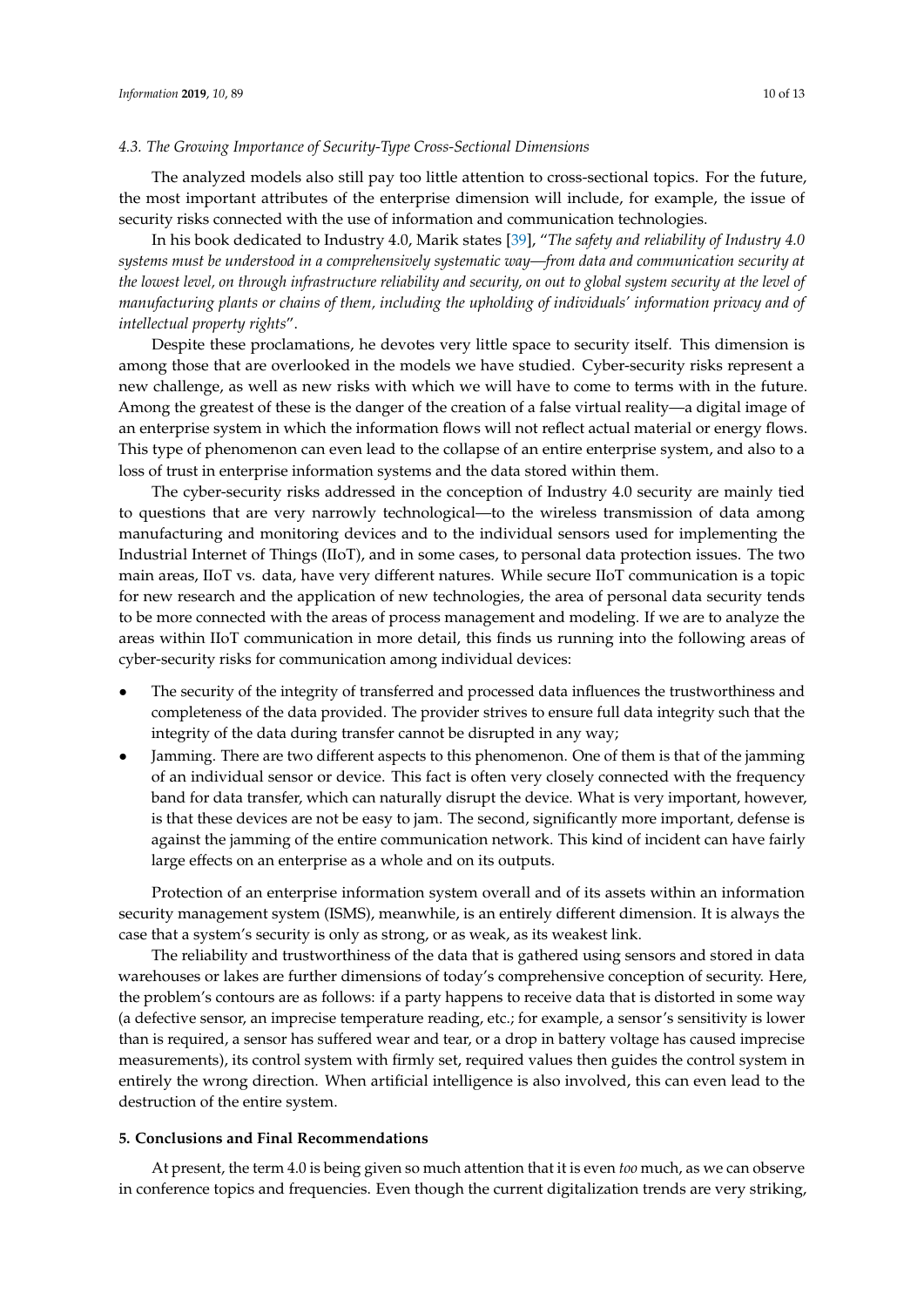and their effect on all areas of human activity are undeniably large, a certain "distance" or detachment is necessary. The technical sciences are better able to evaluate the matter within its exponential growth than the social sciences are: the latter have been using, for example, the somewhat absolutist designation "postmodern society" since back in the 1990s [\[40\]](#page-12-8). It can also be expected that sustainable development and "green IT" [\[41\]](#page-12-9), which dominated among the main topics at prestigious events as recently as at the start of this decade, and which are both related to information and communication technologies, have only temporarily been placed on the back burner.

**Author Contributions:** Both authors wrote and revised the paper. J.B. evaluated existing models and formulated visions of Industry 4.0 development. P.D. realized the sources overview and formulated parts relating to security topics.

**Funding:** This research received external funding from the "Czech Science Foundation project GACR 17-02509S" ˇ and support from the project Faculty of Informatics and Statistics IP400040

**Acknowledgments:** The paper was processed with contributions from the Czech Science Foundation project GACR 17-02509S and with support from an institutional-support fund for long-term conceptual development of science and research at the Faculty of Informatics and Statistics of the University of Economics, Prague (IP400040).

**Conflicts of Interest:** The authors declare no conflict of interest.

#### **References**

- <span id="page-10-0"></span>1. Tseng, M.-L.; Tan, R.R.; Chiu, A.S.F.; Chien, C.-F.; Kuo, T.C. Circular Economy meets Industry 4.0: Can Big Data Drive Industrial Symbiosis? *Resour. Conserv. Recycl.* **2018**, *131*, 146–147. [\[CrossRef\]](http://dx.doi.org/10.1016/j.resconrec.2017.12.028)
- <span id="page-10-1"></span>2. Tempelmeier, H.; Kuhn, H. *Flexible Manufacturing Systems: Decision Support for Design and Operation*, 1st ed.; John Wiley & Sons, Inc.: New York, NY, USA, 1993.
- <span id="page-10-2"></span>3. Scheer, A.-W. *CIM Computer Integrated Manufacturing: Der Computergesteuerte Industriebetrieb*, 4th ed.; Springer: Berlin/Heidelberg, Germany, 1990.
- <span id="page-10-3"></span>4. Keidanren—Japan Business Federation. Toward realization of the New Economy and Society—Reform of the Economy and Society by the Deepening of "Society 5.0". Available online: [http://www.keidanren.or.jp/](http://www.keidanren.or.jp/en/policy/2016/029_outline.pdf) [en/policy/2016/029\\_outline.pdf](http://www.keidanren.or.jp/en/policy/2016/029_outline.pdf) (accessed on 10 December 2018).
- <span id="page-10-4"></span>5. Cartwright, P. Manufacturing Gets Personal in Industry 5.0. Available online: [https://www.raconteur.net/](https://www.raconteur.net/technology/manufacturing-gets-personal-industry-5-0) [technology/manufacturing-gets-personal-industry-5-0](https://www.raconteur.net/technology/manufacturing-gets-personal-industry-5-0) (accessed on 10 December 2018).
- <span id="page-10-5"></span>6. Sachsenmeier, P. Industry 5.0-The Relevance and Implications of Bionics and Synthetic Biology. *Engineering* **2016**, *2*, 225–229. [\[CrossRef\]](http://dx.doi.org/10.1016/J.ENG.2016.02.015)
- <span id="page-10-6"></span>7. Özdemir, V.; Hekim, N. Birth of Industry 5.0: Making Sense of Big Data with Artificial Intelligence, "The Internet of Things" and Next-Generation Technology Policy. *OMICS J. Integr. Biol.* **2018**, *22*, 65–76. [\[CrossRef\]](http://dx.doi.org/10.1089/omi.2017.0194)
- <span id="page-10-7"></span>8. Wang, Y.; Towara, T.; Anderl, R. Topological Approach for Mapping Technologies in Reference Architectural Model Industrie 4.0 (RAMI 4.0). In Proceedings of the World Congress on Engineering and Computer Science 2017, San Francisco, CA, USA, 25–27 October 2017; pp. 982–990.
- <span id="page-10-8"></span>9. Suri, K.; Cadavid, J.; Alferez, M.; Dhouib, S.; Tucci-Piergiovanni, S. Modeling Business Motivation and Underlying Processes for RAMI 4.0-Aligned Cyber-Physical Production Systems. In Proceedings of the 22nd IEEE International Conference on Emerging Technologies and Factory Automation, Limassol, Cyprus, 12–15 September 2017; IEEE: New York, NY, USA, 2018. [\[CrossRef\]](http://dx.doi.org/10.1109/ETFA.2017.8247702)
- <span id="page-10-9"></span>10. Global Information Technology Report 2016—Networked Readiness Index. Available online: [http://reports.](http://reports.weforum.org/global-information-technology-report-2016/networked-readiness-index/) [weforum.org/global-information-technology-report-2016/networked-readiness-index/](http://reports.weforum.org/global-information-technology-report-2016/networked-readiness-index/) (accessed on 15 December 2018).
- <span id="page-10-10"></span>11. Dutta, S.; Lanvin, B.; Wunsch-Vincent, S. Global Innovation Index 2018 Energizing the World with Innovation. Available online: <https://www.globalinnovationindex.org/gii-2018-report> (accessed on 15 December 2018).
- <span id="page-10-11"></span>12. Schwab, K. *The Global Competitiveness Report 2018*; World Economic Forum: Geneva, Switzerland, 2018; Available online: [http://www3.weforum.org/docs/GCR2018/05FullReport/](http://www3.weforum.org/docs/GCR2018/05FullReport/TheGlobalCompetitiveness Report2018.pdf) [TheGlobalCompetitivenessReport2018.pdf](http://www3.weforum.org/docs/GCR2018/05FullReport/TheGlobalCompetitiveness Report2018.pdf) (accessed on 15 December 2018).
- <span id="page-10-12"></span>13. *OECD Science, Technology and Industry Scoreboard 2017: The Digital Transformation*; OECD Publishing: Paris, France, 2017.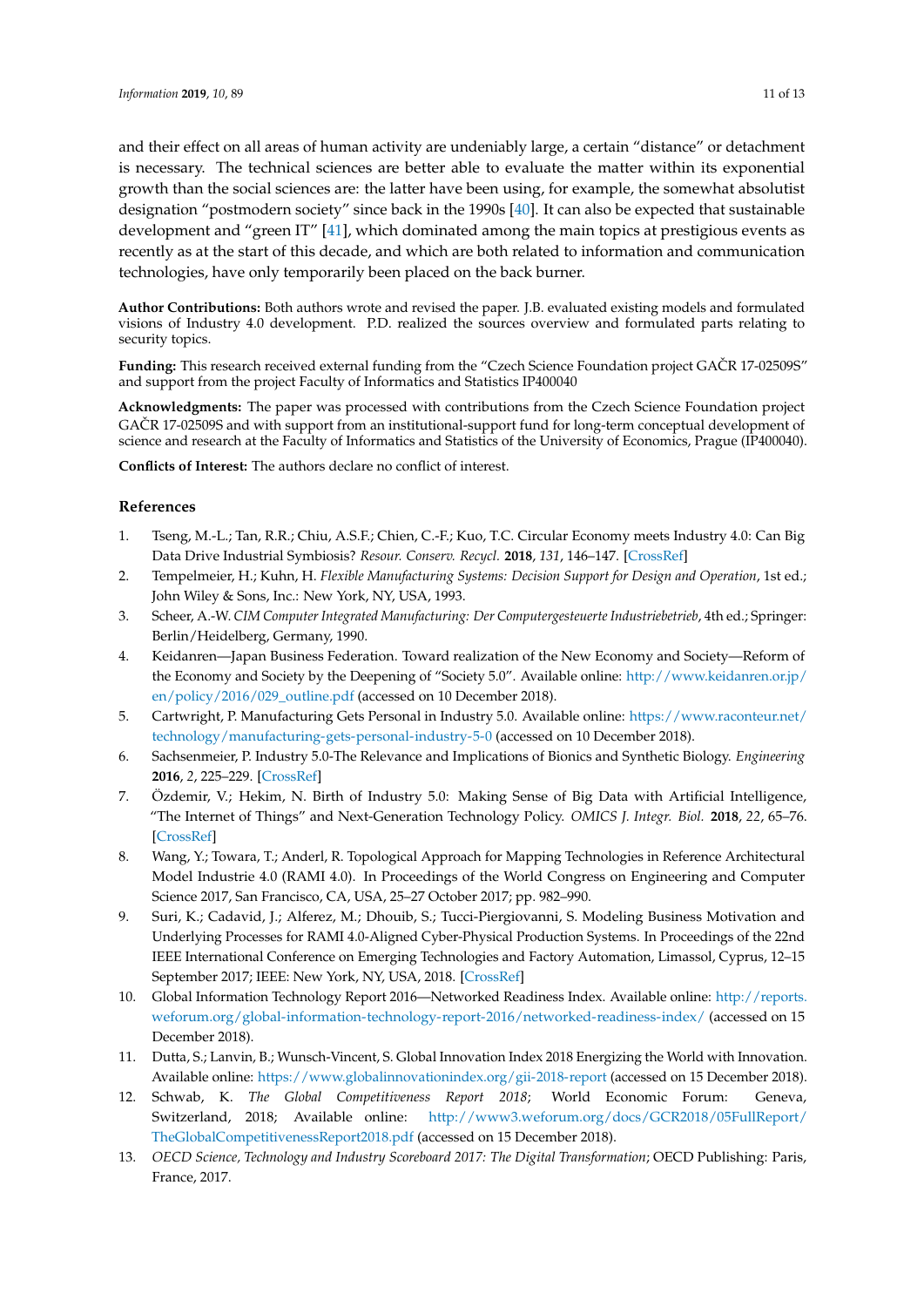- <span id="page-11-0"></span>14. Siepen, S. Industry 4.0: The role of Switzerland within a European Manufacturing Revolution. Available online: [https://www.rolandberger.com/en/Publications/Industry-4.0-The-role-of-Switzerland.](https://www.rolandberger.com/en/Publications/Industry-4.0-The-role-of-Switzerland.html) [html](https://www.rolandberger.com/en/Publications/Industry-4.0-The-role-of-Switzerland.html) (accessed on 15 December 2018).
- <span id="page-11-1"></span>15. The Reference Architectural Model Industrie 4.0 (RAMI 4.0). Available online: [https://www.zvei.org/](https://www.zvei.org/0en/ press-media/publications/the-reference-architectural-model-industrie-40-rami-40/) [0en/press-media/publications/the-reference-architectural-model-industrie-40-rami-40/](https://www.zvei.org/0en/ press-media/publications/the-reference-architectural-model-industrie-40-rami-40/) (accessed on 15 December 2018).
- <span id="page-11-2"></span>16. Industry 4.0 Component Model—Derived from RAMI 4.0 and Oriented on Information Technology. Available online: [https://www.zvei.org/fileadmin/user\\_upload/Themen/Industrie\\_4.0/Das\\_](https://www.zvei.org/fileadmin/user_upload/Themen/Industrie_4.0/Das_Referenzarchitekturmodell_RAMI_4.0_und_die_Industrie_4.0-Komponente/pdf/ZVEI-Industrie-40-Component-English.pdf) [Referenzarchitekturmodell\\_RAMI\\_4.0\\_und\\_die\\_Industrie\\_4.0-Komponente/pdf/ZVEI-Industrie-](https://www.zvei.org/fileadmin/user_upload/Themen/Industrie_4.0/Das_Referenzarchitekturmodell_RAMI_4.0_und_die_Industrie_4.0-Komponente/pdf/ZVEI-Industrie-40-Component-English.pdf)[40-Component-English.pdf](https://www.zvei.org/fileadmin/user_upload/Themen/Industrie_4.0/Das_Referenzarchitekturmodell_RAMI_4.0_und_die_Industrie_4.0-Komponente/pdf/ZVEI-Industrie-40-Component-English.pdf) (accessed on 15 December 2018).
- <span id="page-11-3"></span>17. Industry 4.0 Readiness Online Self-Check for Business. Available online: [https://www.industrie40-readiness.](https://www.industrie40-readiness.de/?lang=en) [de/?lang=en](https://www.industrie40-readiness.de/?lang=en) (accessed on 15 December 2018).
- <span id="page-11-4"></span>18. Leyh, C.; Schaffer, T.; Bley, K.; Forstenhausler, S. SIMMI 4.0—A Maturity Model for Classifying the Enterprise-wide IT and Software Landscape Focusing on Industry 4.0. In Proceedings of the Federated Conference on Computer Science and Information Systems (FEDCSIS), Gdansk, Poland, 11–14 September 2016; IEEE: New York, NY, USA, 2016; pp. 1297–1302.
- <span id="page-11-5"></span>19. Weber, C.; Kongsberger, J.; Kassner, L.; Mitschang, B. M2DDM—A Maturity Model for Data Driven Manufacturing. In Proceedings of the 50th CIRP conference on Manufacturing Systems, Taichung City, Taiwan, 3–5 May 2017; pp. 173–178.
- <span id="page-11-6"></span>20. Bogner, E.; Voelklein, T.; Schroedel, O.; Franke, J. Study Based Analysis on the Current Digitalisation Degree in the Manufacturing Industry in Germany. *Procedia CIRP* **2016**, *57*, 14–19. [\[CrossRef\]](http://dx.doi.org/10.1016/j.procir.2016.11.004)
- <span id="page-11-7"></span>21. Schumacher, A.; Erol, S.; Sihn, W. A Maturity Model for Assessing Industry 4.0 Readiness and Maturity of Manufacturing Enterprises. *Procedia CIRP* **2016**, *52*, 161–166. [\[CrossRef\]](http://dx.doi.org/10.1016/j.procir.2016.07.040)
- <span id="page-11-8"></span>22. Jodlbauer, H.; Schagerl, M. Reifegradmodell Industrie 4.0-Ein Vorgehensmodell zur Identifikation von Industrie 4.0 Potentialen. In Proceedings of the INFORMATIK 2016—Informatik von Menschen für Menschen—46th Jahrestagung der Gesellschaft für Informatik, Klagenfurt, Austria, 26–30 September 2016; Mayr, H.C., Pinzger, M., Eds.; Gesellschaft für Informatik: Bonn, Germany, 2016; pp. 1473–1487. (In Germany)
- <span id="page-11-9"></span>23. Pessl, E.; Romina, S.; Mayer, B. Roadmap Industry 4.0—Implementation Guideline for Enterprises. *Int. J. Sci. Technol. Soc.* **2017**, *5*, 193–202. [\[CrossRef\]](http://dx.doi.org/10.11648/j.ijsts.20170506.14)
- <span id="page-11-10"></span>24. Back, A.; Berghaus, S. Digital Maturity & Transformation Studie: Über das Digital Maturity. Available online: [https://aback.iwi.unisg.ch/fileadmin/projects/aback/web/pdf/digitalmaturitymodel\\_download\\_](https://aback.iwi.unisg.ch/fileadmin/projects/aback/web/pdf/digitalmaturitymodel_download_v2.0.pdf) [v2.0.pdf](https://aback.iwi.unisg.ch/fileadmin/projects/aback/web/pdf/digitalmaturitymodel_download_v2.0.pdf) (accessed on 15 December 2018). (In Germany)
- <span id="page-11-11"></span>25. De Carolis, A.; Macchi, M.; Negri, E.; Terzi, S. A Maturity Model for Assessing the Digital Readiness of Manufacturing Companies. In Proceedings of the APMS CONFERENCE 2017—Advances in Production Management Systems, Hamburg, Germany, 3–7 September 2017; Springer: Berlin/Heidelberg, Germany, 2017; pp. 13–20.
- <span id="page-11-12"></span>26. Halenár, I.; Juhasova, B.; Juhas, M. Design of Communication Scheme in a Modern Factory in accordance with the Standard of Industry 4.0. *Res. Pap. Slovak Univ. Technol. Bratisl.* **2016**, *24*, 101–109. [\[CrossRef\]](http://dx.doi.org/10.1515/rput-2016-0023)
- <span id="page-11-13"></span>27. Gokalp, E.; Sener, U.; Eren, E. Development of an Assessment Model for Industry 4.0: Industry 4.0-MM. In Proceedings of the 17th International Conference Software Process Improvement and Capability Determination SPICE 2017, Palma de Mallorca, Spain, 4–5 October 2017; pp. 128–142.
- <span id="page-11-14"></span>28. Agca, O.; Gibson, J.; Godsell, J.; Ignatius, J.; Davies, C.V.; Xu, O. An Industry 4 Readiness Assessment Tool. Available online: [https://warwick.ac.uk/fac/sci/wmg/research/scip/industry4report/final\\_version\\_of\\_](https://warwick.ac.uk/fac/sci/wmg/research/scip/industry4report/ final_version_of_i4_report_for_use_on_websites.pdf) [i4\\_report\\_for\\_use\\_on\\_websites.pdf](https://warwick.ac.uk/fac/sci/wmg/research/scip/industry4report/ final_version_of_i4_report_for_use_on_websites.pdf) (accessed on 20 December 2018).
- <span id="page-11-15"></span>29. Ganzarain, J.; Errasti, N. Three stage maturity model in SME towards Industry 4.0. *J. Eng. Manag.* **2016**, *9*, 1119–1128. [\[CrossRef\]](http://dx.doi.org/10.3926/jiem.2073)
- <span id="page-11-16"></span>30. Industry 4.0—Enabling Digital Operations Self-Assessment from Price Waterhouse Coopers. Available online: <https://i4-0-self-assessment.pwc.nl/i40/landing/> (accessed on 20 December 2018).
- <span id="page-11-17"></span>31. Asset Performance Management Maturity Model. Available online: [https://www.capgemini.com/wp](https://www.capgemini.com/wp-content/uploads/2017/08/asset_performance_management_maturity_model_paper_web_version.pdf)[content/uploads/2017/08/asset\\_performance\\_management\\_maturity\\_model\\_paper\\_web\\_version.pdf](https://www.capgemini.com/wp-content/uploads/2017/08/asset_performance_management_maturity_model_paper_web_version.pdf) (accessed on 20 December 2018).